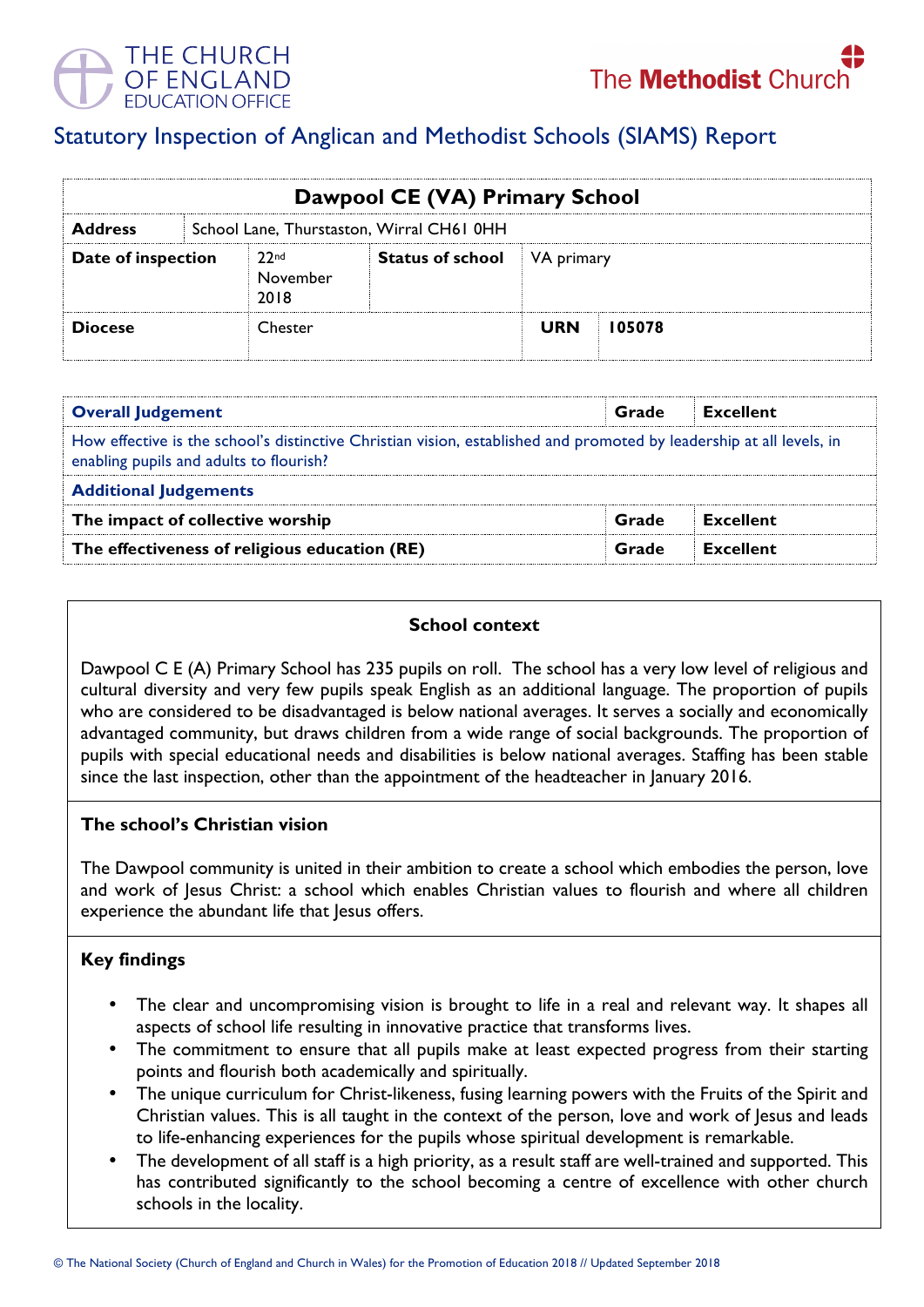### **Areas for development**

- To build on the work being done to deepen the pupils' understanding of their global neighbours, so as to broaden their horizons, and allow them to learn from diverse communities.
- To enable pupils to engage with the Eucharist in creative and innovative ways so they understand that it is an important part of Christian worship.

How effective is the school's distinctive Christian vision, established and promoted by leadership at all levels, in enabling pupils and adults to flourish?

#### **Inspection findings**

The school's distinctively Christian vision is bold in its ambition to create an environment that reflects the person, love and work of Jesus. It is the result of children, staff, governors and parents working together. All have a clear and personal insight into what the abundant life that the school aims to promote, means to them. They all have the same theme in common: the children and how they should be thriving and flourishing. All leaders, including governors, are committed to the school being a centre of excellence where professional development is valued, and is an integral part of school development. Senior leaders have completed the Christian Leadership Programme, and there is a 'Valuing all God's Children' lead teacher. Collaboration with local schools has resulted in innovative practice being disseminated such as the sharing of rigorous assessment procedures for Religious Education. The school is led by an inspirational headteacher who has aspirations to share this practice at a national level. He is ably supported by the deputy headteacher who has led Religious Education, developing good practice that has resulted in exceptionally high attainment. Governors are rigorous when monitoring the school's effectiveness as a church school. They hold the headteacher in the highest regard, acknowledging that he has been instrumental in developing the Christian vision. Pupils are able to articulate how the vision enables them to grow as reflective, spiritual individuals. One gave the example that she tries to think about what Jesus would do in given situations. This is not limited to academic achievement, but extended to their development as whole human beings. Every child is encouraged to find their particular aptitude or talent and fulfil their potential. All staff seek to help them find their purpose and experience an education where nothing holds them back. They are well supported by the local church where relationships between the clergy and the school are exceptionally strong. This link is appreciated by children, their families and members of the congregation alike. Worship for parishioners is enhanced when the pupils are present when leading worship at different times of the year.

Pupils benefit from the close work that both church and school undertake, especially the weekly visit from clergy. The vicar's commitment to the school is considerable and this results in both parents and staff knowing that they are spiritually supported. Pupils in the worship and ethos group are fully involved in the planning and delivery of worship on a weekly basis. A familiar format is used to enable them to do this independently. As a result, they show an understanding of liturgy and follow Anglican practices with confidence. Christian symbols are used and explained and all pupils are invited to respond and they do so with impressive maturity. Worship is inclusive and invitational. The school's journey through the Bible, with their weekly focus on the different books, is inspirational as it provides pupils with the opportunity to develop a wealth of knowledge that exceeds their years. Nothing is forced and there is an understanding that it is acceptable for pupils to choose not to participate, as long as everyone is respectful.

The Christian vision is central to the curriculum that claims to be a curriculum for Christ-likeness. Learning powers, such as resourcefulness, reasoning and resilience are interwoven with the Fruits of the Spirit and Christian values. Together they form the basis for all curricular and extra-curricular provision. This inevitably enables pupils to reflect and explore the spiritual and ethical dimensions of all subjects and